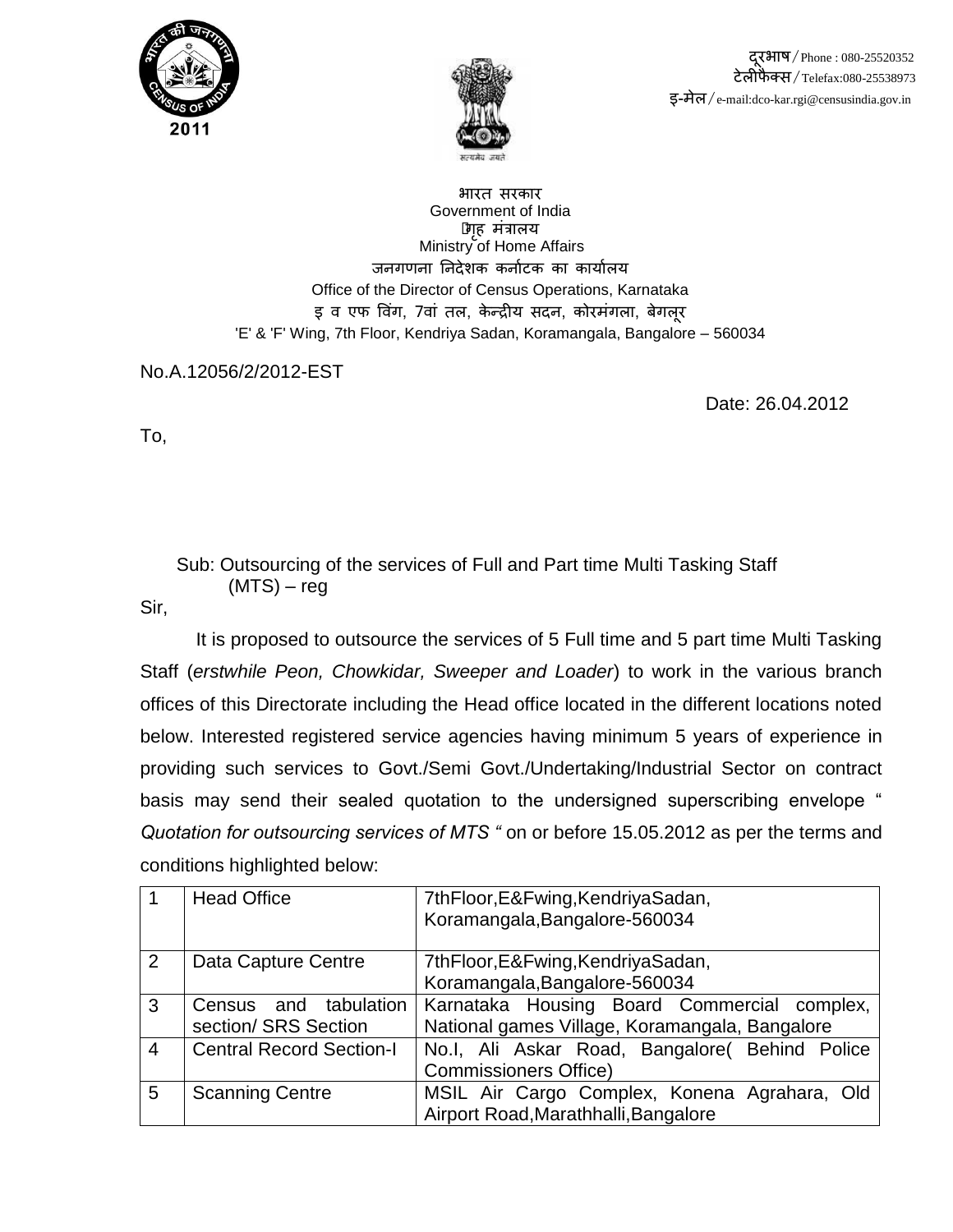The nature of work to be attended by the Full and Part time Service Personnel to be deployed is specified below.

Full Time Multi Tasking Staff: - Carrying/ handling over official files within the office premises having Xerox machine, printing machine, shifting of office furniture, records etc., and arrangement of office records, cleaning of tables and chairs of officers/officials and other duties to be assigned. Working hours 9.30 A.M to 6.00 P.M.

Part Time Multi Tasking Staff: - Sweeping/cleaning office premises, wiping the floor, cleaning of toilets of the Officer Chambers and other duties to be assigned.

## Terms & Conditions:-

- 1. Minimum Qualification for the Full and Part time MTS should be 10<sup>th</sup> Standard.
- 2. Preferably Male Personnel should be deployed for full time MTS whereas Female personnel are required for the post of part time MTS (Sweeper/housekeeping).
- 3. Persons aged beyond 45 years should not be posted for the works and the personnel to be deployed should have good physique and sound health
- 4. The organization should possess valid License/ Registration under relevant Labour laws, copies of the same should be attached to the quotation.
- 5. The period of contract is initially for a period of one year from the date of contract agreement is signed that can be extended if it becomes necessary.
- 6. The office works 5 days in a week (Monday Friday) between 9.30 A.M to 6.00 P.M
- 7. In view of urgency, your service personnel should work on Saturday, Sunday even on General holidays too. No separate wages for such services will be paid.
- 8. The Personnel on duty should not indulge on any unlawful activities like Consuming Alcohol, Smoking etc.
- 9. The personnel to be deployed shall possess a minimum of 5 years experience in handling such duties.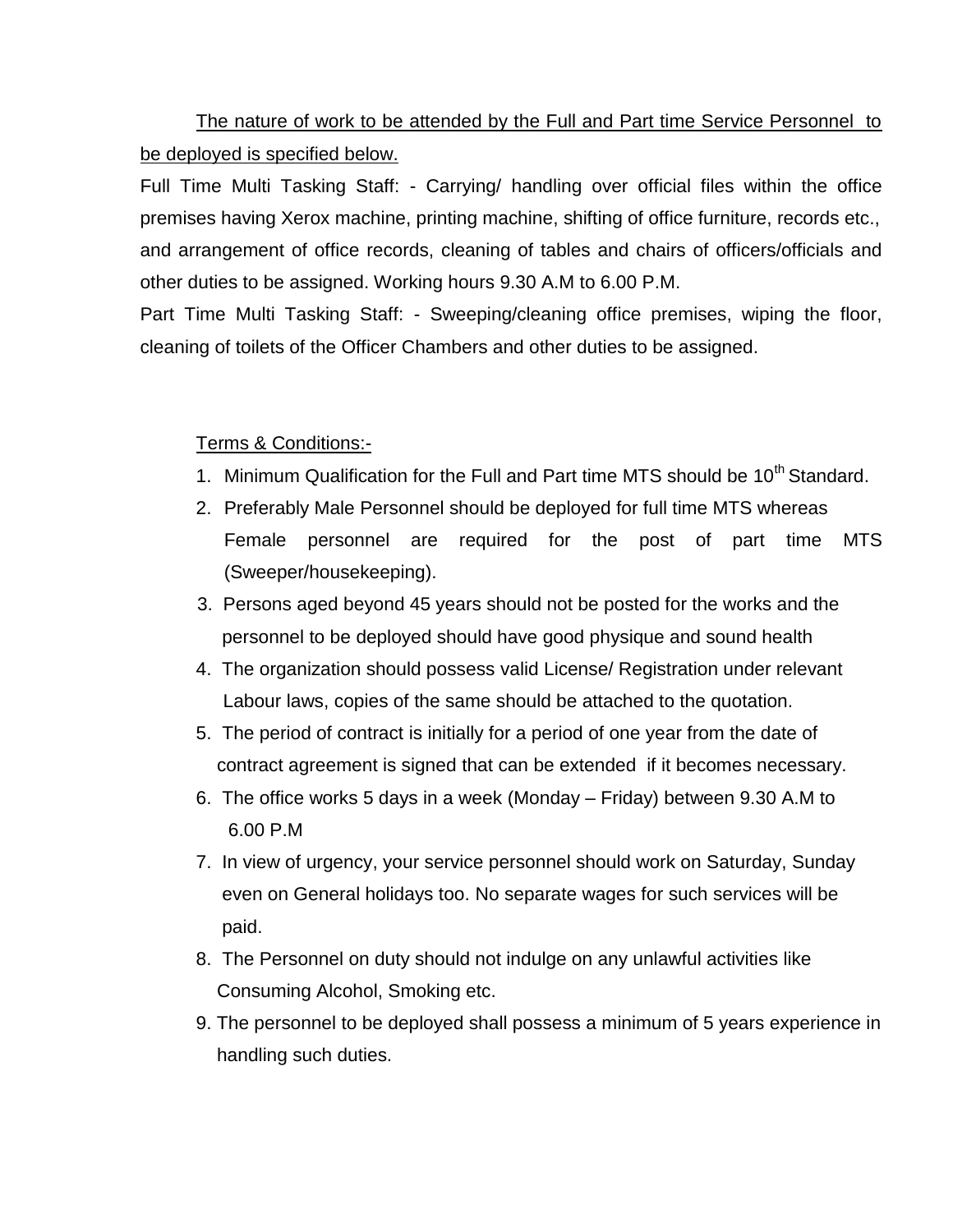- 10. All personnel should wear neat uniform prescribed and supplied by the agency. Any person wearing improper uniform is liable to leave from duty and the agency shall be responsible for all consequences arising out of such incident.
- 11. In case of absence of any personnel from duty on any reason, the agency shall immediately make alternative arrangements in order to avoid dislocation of office work
- 12. In case of absence of any personnel, payment will be deducted on pro-rata basis for the absence period during the month.
- 13. The personnel on duty should wear photo identity card issued by the agency during the office hours.
- 14. The personnel should be fluent in local language (Kannada) apart from other language
- 15. The rates quoted by the agency should be inclusive of all taxes, service charges including uniforms, conveyance and other statutory payments, no extra amount is to be paid on any account.
- 16. Payment will be made to the agency on monthly basis against their pre receipted bill well in time
- 17. The Directorate of Census Operations, Karnataka reserves the right to reject any or all quotations without assigning any reason thereof.

Other relevant information of bidders should be furnished in the prescribed proforma Annexure-I

Further details if any required in the matter can be had personally by visiting this office on all working days (Monday- Friday between 11 A.M and 5 P.M) before tendering your quotation.

Yours faithfully,

Sd/-

Assistant Director (G) & Head of Office

Encl: as above.